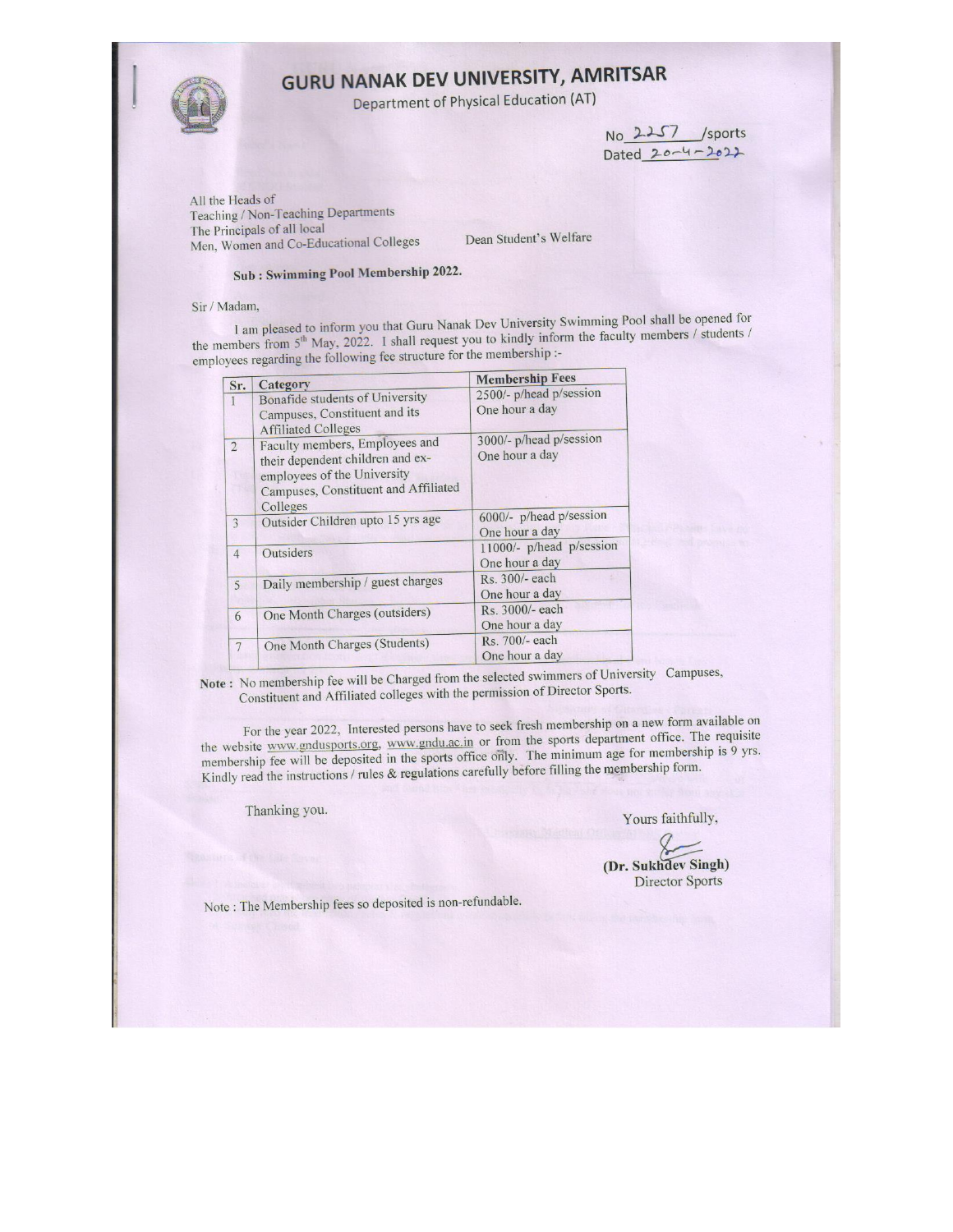## **GURU NANAK DEV UNIVERSITY, AMRITSAR** SWIMMING MEMBERSHIP FORM 2022

| $\mathbf{1}$   | Name                                 |                                                                              |                                    |
|----------------|--------------------------------------|------------------------------------------------------------------------------|------------------------------------|
| $\overline{2}$ | Father's Name                        |                                                                              | Paste Passport size<br>photographs |
| 3              | Regd. No. in case<br>of GNDU Student | <u> 1989 - Johann Barbara, martxa alemaniar amerikan personal (h. 1989).</u> |                                    |
| 4              | Class /Roll No<br>College / Deptt.   |                                                                              |                                    |
|                |                                      |                                                                              |                                    |
| 5              | Date of Birth                        |                                                                              |                                    |
| 6              | <b>Amount Deposited</b>              |                                                                              |                                    |
| 7              | Profession<br>(for outsiders)        |                                                                              |                                    |
| 8              | Aadhar Card No.                      |                                                                              |                                    |
| 9              | Address                              |                                                                              |                                    |
|                |                                      |                                                                              |                                    |
| 10             | Mobile no.                           |                                                                              |                                    |
| 11             | Timing opted<br>(Tick only one)      | <b>Morning / Evening</b>                                                     |                                    |

I wish to learn / do Swimming at my own risk and responsibility and my Head / Principal / Parents have no objection for the same. I have carefully read the regulations regarding use of the Swimming Pool and promise to abide by the same.

Recommendation of the Head / Principal (with rubber Stamp) Signature of the Candidate

I have no objection to my son / daughter / ward seeking swimming membership at Guru Nanak Dev University, Amritsar for 2022.

#### **Signature of Guardian / Parents**

#### **Medical Certificate**

I have, examined Mr/Mrs/Miss  $s/\omega d/\omega/\text{wife}$  of S/Sh.\_\_\_\_\_\_\_\_\_\_\_\_\_\_\_\_\_\_\_\_\_\_\_\_\_\_\_\_ and found him / her medically fit as he / she does not suffer from any skin disease.

#### **University Medical Officer/MBBS Doctor**

j

#### **Signature of the Life Saver**

Note : 1 A member must submit two passport size photographs.

- 2 Attached one photo copy of Aadhar Card.
- 3 Kindly read the instruction / rules & regulations overleaf carefully before filling the membership form.
- **4 Sunday Closed.**